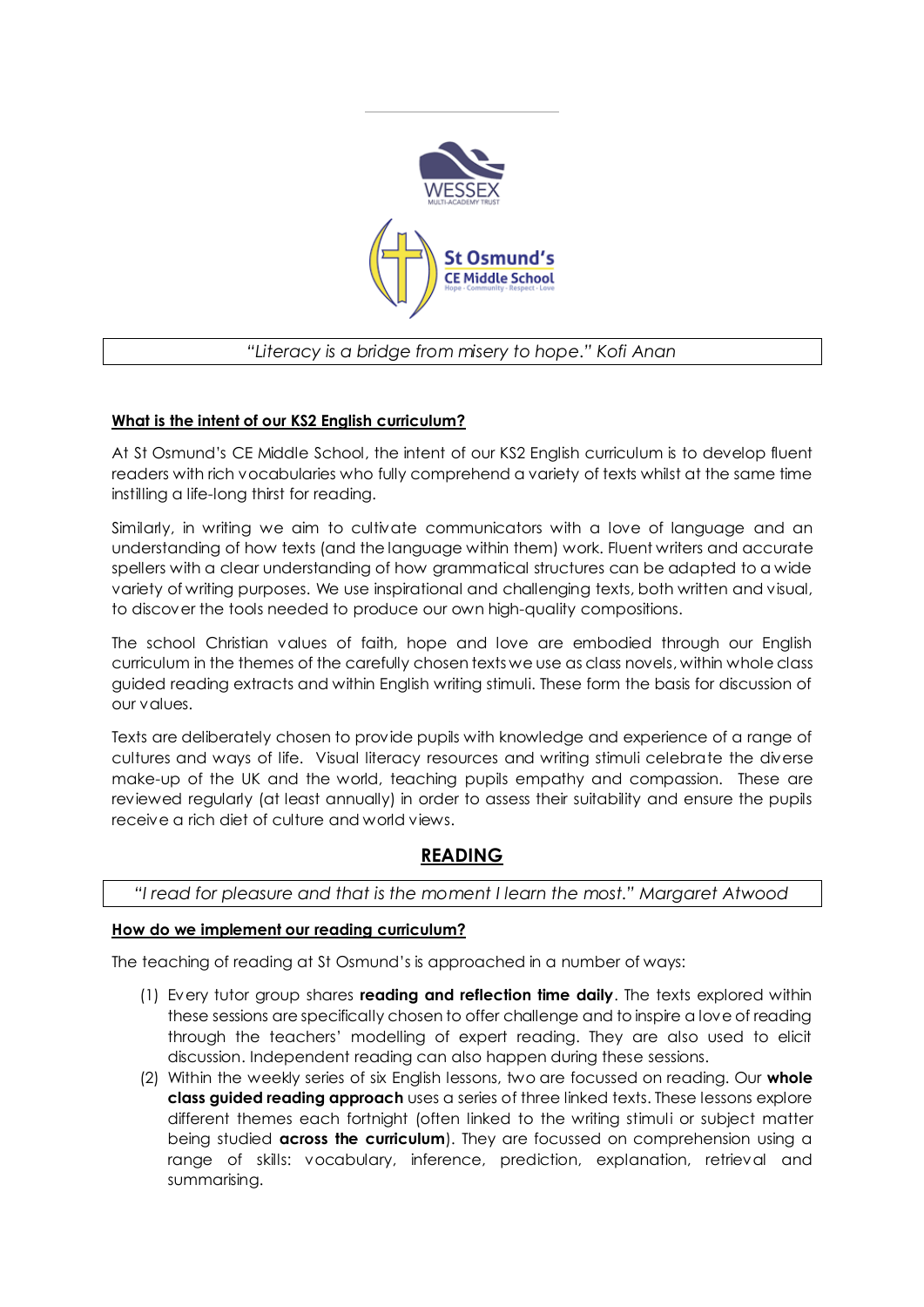- (3) During **the initial stages of each writing unit**, there is also significant opportunity for pupils to practise the above reading skills when exploring the features of each genre in model texts.
- (4) Finally, we partner with families to ensure that a passion for reading is instilled at home too. The optimum minimum reading time each day to make progress in personal reading is 20 minutes per day. Pupils and parents take ownership of **reading at home** and record home reading in reading records. These are checked weekly by English teachers. Regular home reading is rewarded with merits and lack of home reading is promptly acted upon by English teachers in conjunction with class tutors. This is enhanced by weekly **Read Theory homework**. This is a self-adjusting computer programme, where pupils complete regular comprehension activities, giving teachers an overview of progress and automatically adjusting difficulty according to this.

Where pupils are working below the age-related expectation in reading and/or struggling to progress, intervention takes the following forms:

- All pupils working below the age-related expectation for reading, read books from our banded reading scheme which correlate to their reading age as well as books of interest from the library. These pupils receive i**ndividual reading sessions a minimum of weekly with our teaching assistants and trained volunteers.**
- All pupils working below the age-related expectation for reading, follow the **Lexia programme**, overseen by our Lexia Lead.
- All pupils working below the age-related expectation are supported by the class teacher and/or teaching assistant to **access texts.**
- Pupils working significantly below the age-related expectation for reading receive **phonics intervention** 3 times weekly informed by assessment of gaps in their phonic knowledge. They use reading books which are **phonetically decodable**.
- Pupils in receipt of **pupil premium** are prioritised for these interventions where appropriate.
- The progress of these pupils is tracked to ensure that provision is having **positive impact**.

### **Reading across the curriculum:**

 Teachers of subjects which are reading heavy, carefully consider the texts selected for use with pupils and receive training led by the English department on effective reading strategies. Our most recent example of this being the **ready reckoners** approach suggested by Alex Quigley. Wherever possible, whole class guided reading texts in English are linked to the wider curriculum.

### **How do we measure the impact of our reading curriculum?**

- Pupils' progression through the **banded reading book levels** are reviewed by the teaching assistant in conjunction with the English teacher on an ongoing basis and at least once a term more formally by their English teacher. Similarly, pupils working below their chronological age for reading are cross checked annually by an assigned member of SLT to double check the pitch of texts is correct.
- Pupils annually complete **a reading age test**, in order to track progress and support the identification of pupils for intervention as well as its impact. Pupils on the Lexia programme complete **an additional reading age test** mid-year to ascertain the impact of the intervention. Where necessary, alternative intervention is then provided.
- For **Year 5 pupils GL** tests provide us with standardised scores twice a year for reading. To supplement this, mock SAT paper are used to measure impact on pupil progress and attainment.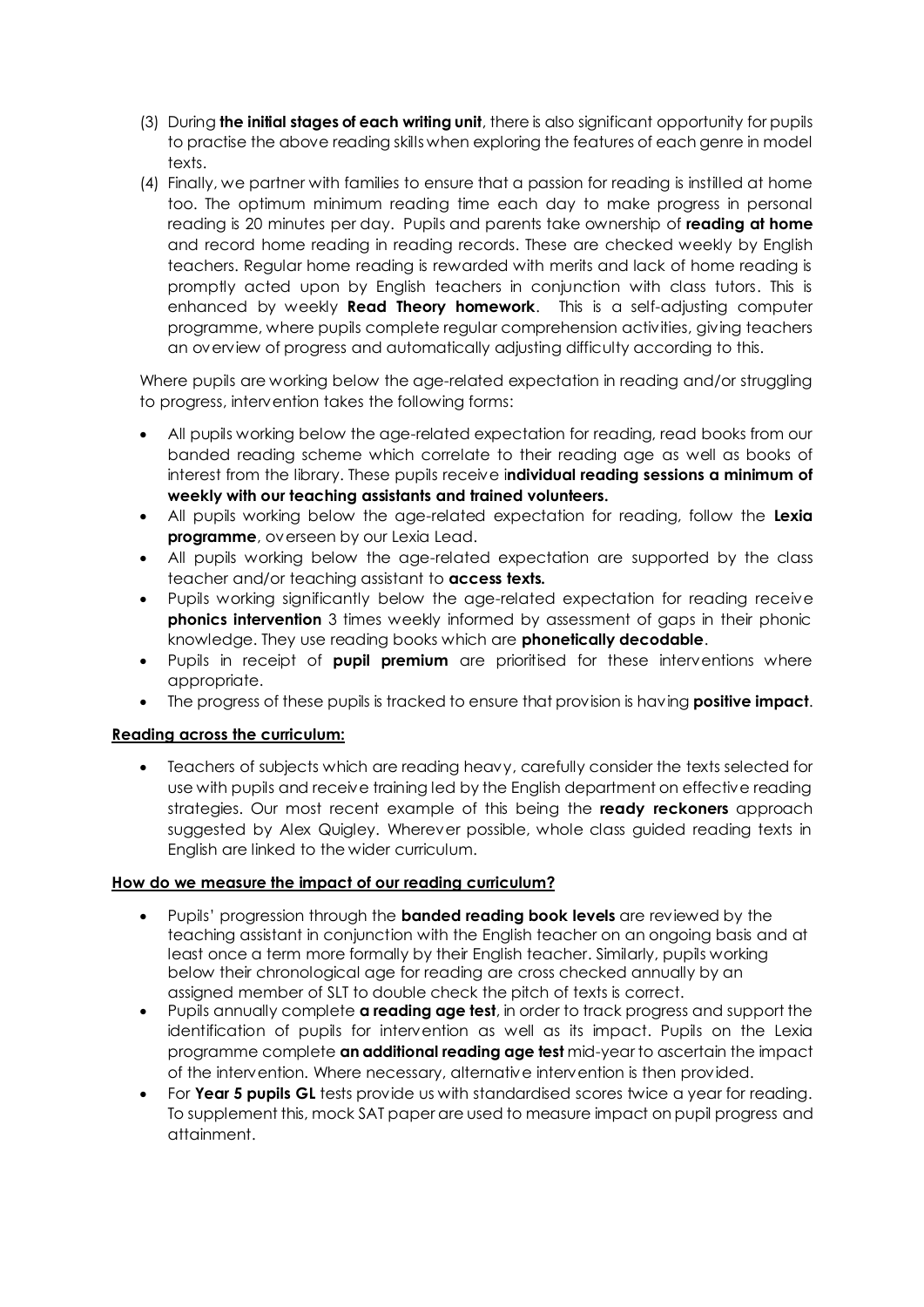- For **Year 6 pupils, mock SATs papers** are used at regular intervals throughout the year to monitor progress, attainment and inform teaching. Following these assessment points – where needed, practise is adapted to the needs of the cohort.
- **Ongoing assessment** of pupil attainment and progress is informed by live marking within whole class guide reading lessons as well as through whole class feedback and through the weekly notes made by those adults who read individually with pupils.
- **Read Theory and Lexia** provide staff with an indication of reading ability and progress.
- We use the **DASP 5 band assessment system**, reporting these to parents three times a year.

## **WRITING**

#### *"If you want to change the world, pick up your pen and write." Martin Luther*

#### **How do we implement our writing curriculum?**

The St Osmund's CE Middle school teaching sequence for writing is outlined below. The rationale behind this sequence is to explore and model explicitly what good writing looks like before children encounter tasks independently, focusing on high quality sentence construction using great models created in class or from published authors and writers. This draws on good practice from both Talk for Writing and The Write Stuff approaches, tailored for our pupils and our Middle School system.

| M<br>O                                     | (1) Cold Task                    | This is completed independently to ascertain understanding and inform<br>planning.                                                                                                                                                                                                                                                                                                        |  |  |  |
|--------------------------------------------|----------------------------------|-------------------------------------------------------------------------------------------------------------------------------------------------------------------------------------------------------------------------------------------------------------------------------------------------------------------------------------------------------------------------------------------|--|--|--|
| D<br>E<br>L<br>L                           | (2) Reading and<br>understanding | This step involves whole class guided reading of high-quality texts linked to<br>curriculum content and/or class novel. These texts are chosen for challenging<br>vocabulary, their ability to promote higher level thinking/inference skills and<br>ability to engage learners.                                                                                                          |  |  |  |
| N<br>G                                     | (3) Reading as a<br>Writer       | Next, we look at texts as WAGOLLS (what a good one looks like), which may<br>include revisiting texts from above.<br>We annotate, identify and 'magpie' features from examples leading to the<br>completion of boxed up success criteria.                                                                                                                                                 |  |  |  |
| P<br>н<br>A<br>S<br>E                      | (4) Short Burst<br>Writing       | This stage involves focused grammar and language teaching, followed by the<br>opportunity to practise skills in a short piece of writing. Modelling of sentences<br>is key and may involve 'sentence stacking' or slow writing. Where possible,<br>direct live feedback is used as it is the most effective way to ensure progress.<br>Pupils respond in purple pen.                      |  |  |  |
| T<br>N                                     | (5) Planning for<br>Writing      | This step involves identifying the writing structure in WAGOLLS and the pupils'<br>replicating the structure in their own planning.                                                                                                                                                                                                                                                       |  |  |  |
| D<br>E<br>P                                | (6) Extended Writing             | We now compose our writing outcome, using our boxed success criteria,<br>planning, short burst writing skills and the knowledge organiser.<br>Editing and improving takes place as writing progresses.                                                                                                                                                                                    |  |  |  |
| E<br>N<br>D<br>E<br>N<br>т                 | (7) Editing and<br>improving     | We use whole class feedback, peer conferencing and self-editing to improve<br>writing. Feedback is in line with the school's feedback policy, ensuring it<br>facilitates progress independently. Pupils respond in purple pen.<br>Extended work is NOT deep-marked but is reviewed using praise and a target.<br>This target is written at the top of the next extended piece and a merit |  |  |  |
|                                            |                                  | awarded if the target is achieved.                                                                                                                                                                                                                                                                                                                                                        |  |  |  |
| Key aspects of our<br>pedagogical approach |                                  | This structure is supported by a daily 'Do it now' activity which explores<br>spelling, grammar and reading knowledge and skills, frequently focusing on<br>recall and memory. DIRT (Directed Independent Response Time) occurs at the<br>beginning of lessons regularly and is used for pupils to reflect on and correct                                                                 |  |  |  |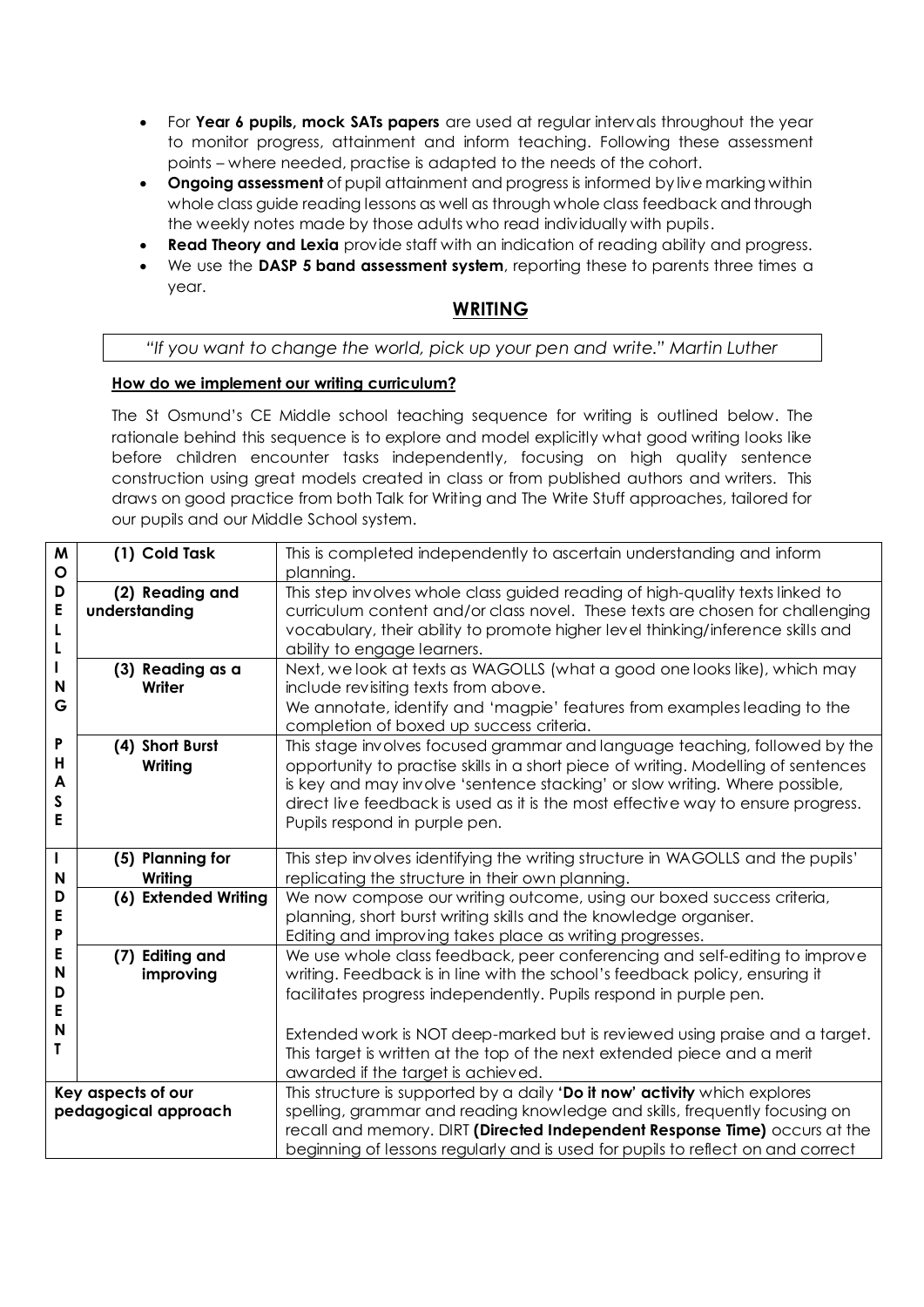mistakes. This is one of the key times a visualiser is used to model accurate editing and reflection. Each unit of work has a **Knowledge Organiser**, outlining key vocabulary, text type features, spellings and grammar. These are used for reference and recall activities. **Spiralled Curriculum** All writing purposes will be explored at least once each year in order to ensure pupils are experts in a range of writing styles by the time they need to produce evidence for writing assessment at the end of Year 6. Skills and knowledge are built upon year on year, with new grammar, vocabulary and text structure built into Year

6 in comparison to Year 5, which builds upon the knowledge acquired in First Schools. Selected texts progress in challenge between years 5 and 6 as does the level of inference expected of the pupils. KS2 and KS3 work closely together so that KS3 teaching continues to build on the learning that has taken place at KS2. This is illustrated in our curriculum overview documents as well as our characteristics documents developed with KS1 and KS3 colleagues.

## **Handwriting and spelling (including across the curriculum):**

Pupils have the opportunity for **weekly handwriting modelling and practise** during morning tutor time. This is reinforced by ALL teachers of subjects which are writing orientated. We aim for 95% of our pupils to be using **joined handwriting** across the curriculum. High standards of presentation are expected and demonstrated through a WAGOLL (what a good one looks like) in the front of all subject books which involve extensive writing. Pupils are asked to rewrite pieces that are not of their highest standard. Pupils who need support can be given highlighted paper or handwriting paper and referred for handwriting intervention. High expectations of handwriting are promoted daily and further emphasised through our handwriting heroes initiative.

**Spelling** is taught as a discreet lesson once weekly as well as being threaded through the 'Do it now' activities and morning tutor time. The Sounds and Syllables scheme is used which adheres to the National Curriculum expectations for spelling in terms of both common exception words and spelling patterns to be taught. This is the five-step approach: say it in a spelling voice, snip into syllables, sound out and spell, target tricky spellings and link to similar words. We encourage pupils to adopt this approach when spelling unfamiliar words in all subjects. Practise of spellings is reinforced at home through the use of **Spelling Shed homework.** This is set weekly. High expectations are upheld regarding spelling – three incorrect spellings are identified in each extended written piece and corrected independently in DIRT time.

### **How do we measure the impact of our writing curriculum?**

- All writing is assessed using the end of KS2 Writing Assessment Framework. This allows us to identify progress towards our 'end goal' over the two years that our pupils are in KS2 with us. A copy of this is in progress books and is annotated following each extended write as an assessment tool. See below for a clear critical pathway/flight path for termly assessment.
- Regular internal and external (DASP) moderation helps us to verify these judgements.
- Pupils complete **a spelling age test before joining us in Year 5**. We use this data in the identification of pupils for intervention and then track progress and intervention impact using our GL and mock SAT assessment data.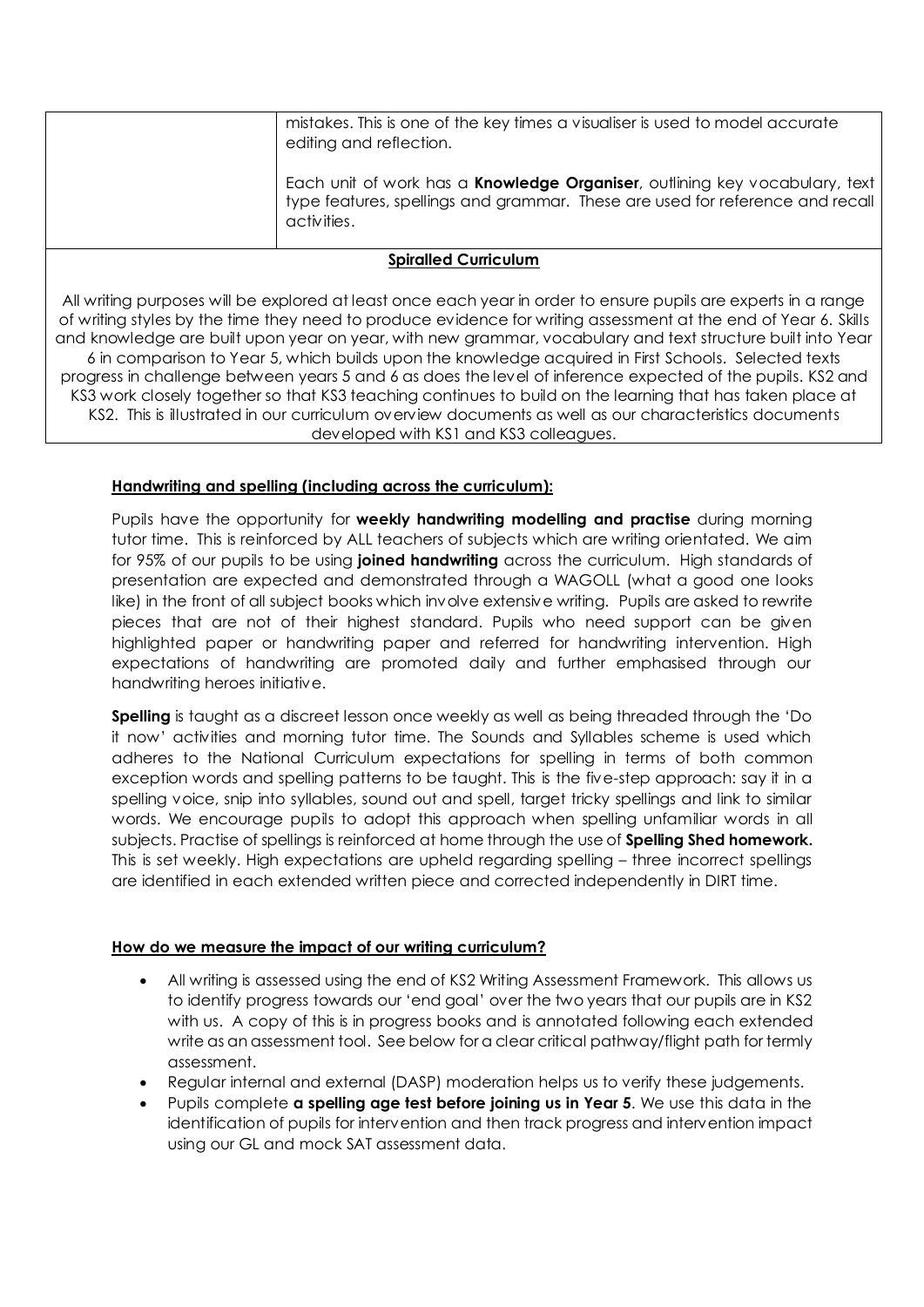- For **Year 5 pupils GL** tests provide us with standardised scores twice yearly for grammar. To supplement this, mock SATs paper are used to measure impact on pupil progress and attainment.
- For **Year 6 pupils, mock SATs papers** are used at regular intervals throughout the year to monitor progress, attainment and inform teaching. Following these assessment points – where needed, practise is adapted to the needs of the cohort
- **Ongoing assessment** of pupil attainment and progress is informed by live marking as well as fortnightly whole class feedback. Pupils' books are scanned weekly/live for spellings and punctuation errors**.** See extended write section above for protocol when marking longer pieces.
- Additionally, both **Spelling Shed** and **Lexia** provide staff with an indication of spelling ability and progress.
- We use the **DASP 5 band assessment system**, reporting these to parents three times a year.

| <b>Critical Pathway for Writing</b><br>$\bullet$                 |                                                                                                 |                |            |                |            |            |            |  |  |  |
|------------------------------------------------------------------|-------------------------------------------------------------------------------------------------|----------------|------------|----------------|------------|------------|------------|--|--|--|
| $\bullet$                                                        | Measure writing according to progress on the Teacher Assessment Framework for writing.          |                |            |                |            |            |            |  |  |  |
|                                                                  | Bands are dependent on where pupils are through the Key Stage. Allocate Bands using this table: |                |            |                |            |            |            |  |  |  |
| <b>Band</b>                                                      | <b>Data Drop Point</b>                                                                          |                |            |                |            |            |            |  |  |  |
|                                                                  | Minimum point on TAF for Band                                                                   |                |            |                |            |            |            |  |  |  |
|                                                                  | Y <sub>5</sub>                                                                                  | Y <sub>5</sub> | Y5         | Y <sub>5</sub> | Y6         | Y6         | Y6         |  |  |  |
|                                                                  | Sept                                                                                            | Dec            | Mar        | Jul            | <b>Dec</b> | Mar        | July       |  |  |  |
| $\mathbf{1}$                                                     | PKF/BLW                                                                                         | PKF/BLW        | PKF/BLW    | PKF/BLW        | PKF/BLW    | PKF/BLW    | PKF/BLW    |  |  |  |
|                                                                  |                                                                                                 |                |            |                |            |            |            |  |  |  |
| $\overline{2}$                                                   | <b>BLW</b>                                                                                      | <b>BLW</b>     | <b>BLW</b> | <b>BLW</b>     | <b>BLW</b> | <b>BLW</b> | WTS (all)  |  |  |  |
|                                                                  | $1+ WTS$                                                                                        | $2+WTS$        | $3+ WTS$   | 4+WTS          | $5+ WTS$   | $6+$ WTS   |            |  |  |  |
| $\mathbf{3}$                                                     | WTS (all)                                                                                       | <b>WTS</b>     | <b>WTS</b> | <b>WTS</b>     | <b>WTS</b> | <b>WTS</b> | ARE (all)  |  |  |  |
|                                                                  |                                                                                                 | $1+$ ARE       | $2+$ ARE   | $3+$ ARE       | $5+$ ARE   | $7+$ ARE   |            |  |  |  |
| $\overline{4}$                                                   | <b>WTS</b>                                                                                      | WTS.           | WTS.       | WTS.           | ARE (all)  | ARE        | <b>ARE</b> |  |  |  |
|                                                                  | $2+$ ARE                                                                                        | $3+$ ARE       | $5+$ ARE   | $7+$ ARE       |            | $1+$ GDS   | $2+$ GDS   |  |  |  |
| $5\overline{5}$                                                  | ARE (all)                                                                                       | ARE (all)      | ARE        | ARE            | ARE        | ARE        | GDS(all)   |  |  |  |
|                                                                  |                                                                                                 |                | $1+$ GDS   | $1+GDS$        | $2+$ GDS   | $3+$ GDS   |            |  |  |  |
| Numbers are the number of bullet points that need to be 'ticked' |                                                                                                 |                |            |                |            |            |            |  |  |  |

### **Supporting key groups in English:**

#### **Pupil Premium**

As per the school policy, pupil premium pupils are identified on seating plans to ensure those pupils are uppermost in staff minds when teaching. The seating of these pupils is carefully considered. Their progress is closely monitored, and funding used to offer specific support if needed. English trips and opportunities prioritise pupil premium pupils. Book events are subsidised. Books linked to the curriculum are purchased for our pupil premium pupils in order to give them a deeper, richer experience of curriculum content.

### **SEN**

All teachers are aware of the needs of their SEN pupils by reading their pupil passport. The seating of SEN pupils is planned for and clearly indicated on seating plans. The English department works closely with the SEN department to ensure English needs are supported and other learning needs planned for.

### **Higher prior attainers and potential higher attainers (HPAs and PHAs)**

We acknowledge that there is no definition for Most Able by Ofsted or the DfE: "Schools should develop their own methods of identifying and assessing these pupils (DfE)" and so we have a